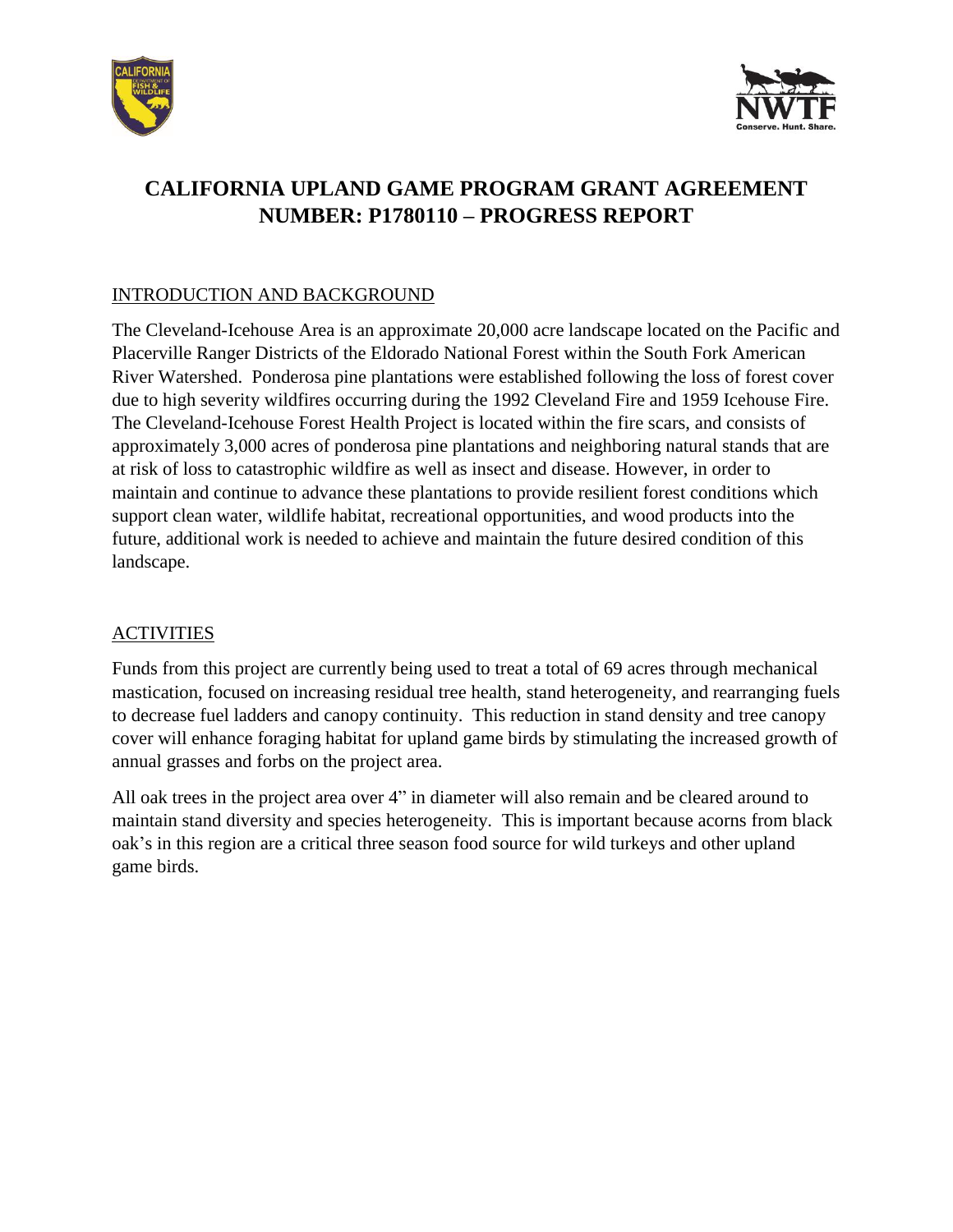



## COSTS LIST FOR PROJECT

|                                      | <b>Upland Game Bird Grant Account Proposal</b> |                                                |              |             |             |          |                      |
|--------------------------------------|------------------------------------------------|------------------------------------------------|--------------|-------------|-------------|----------|----------------------|
|                                      |                                                | Location<br><b>Eldorado National Forest</b>    |              |             |             |          | <b>Grant Request</b> |
| LINE ITEM BUDGET FOR:                | <b>Cleveland-Icehouse FHP</b>                  |                                                |              |             |             |          | \$47,681.42          |
| <b>OPERATING EXPENSE:</b>            |                                                |                                                |              |             |             |          |                      |
|                                      | <b>Work/Item Description</b>                   | Count                                          | <b>Units</b> |             | Cost/Unit   |          |                      |
|                                      | Mastication - Upland Game Funds                | 69                                             | acres        | $\circleda$ | \$575.00    | per acre | \$39,675.00          |
| TOTAL OPERATING EXPENSES:            |                                                |                                                |              |             |             |          | \$39,675.00          |
| <b>GRANT ADMINISTRATION:</b>         |                                                |                                                |              |             |             |          |                      |
|                                      | <b>Work/Item Description</b>                   | <b>NWTF's Federally-Approved Overhead Rate</b> |              |             | Cost/Unit   |          |                      |
|                                      | Mastication - Upland Game Funds                | 20.18%                                         |              | $\circledR$ | \$39,675.00 |          | \$8,006.42           |
| TOTAL GRANT ADMINISTRATION EXPENSES: |                                                |                                                |              |             |             |          | \$8,006.42           |
| TOTAL PROJECT COST:                  |                                                |                                                |              |             |             |          | \$47,681.42          |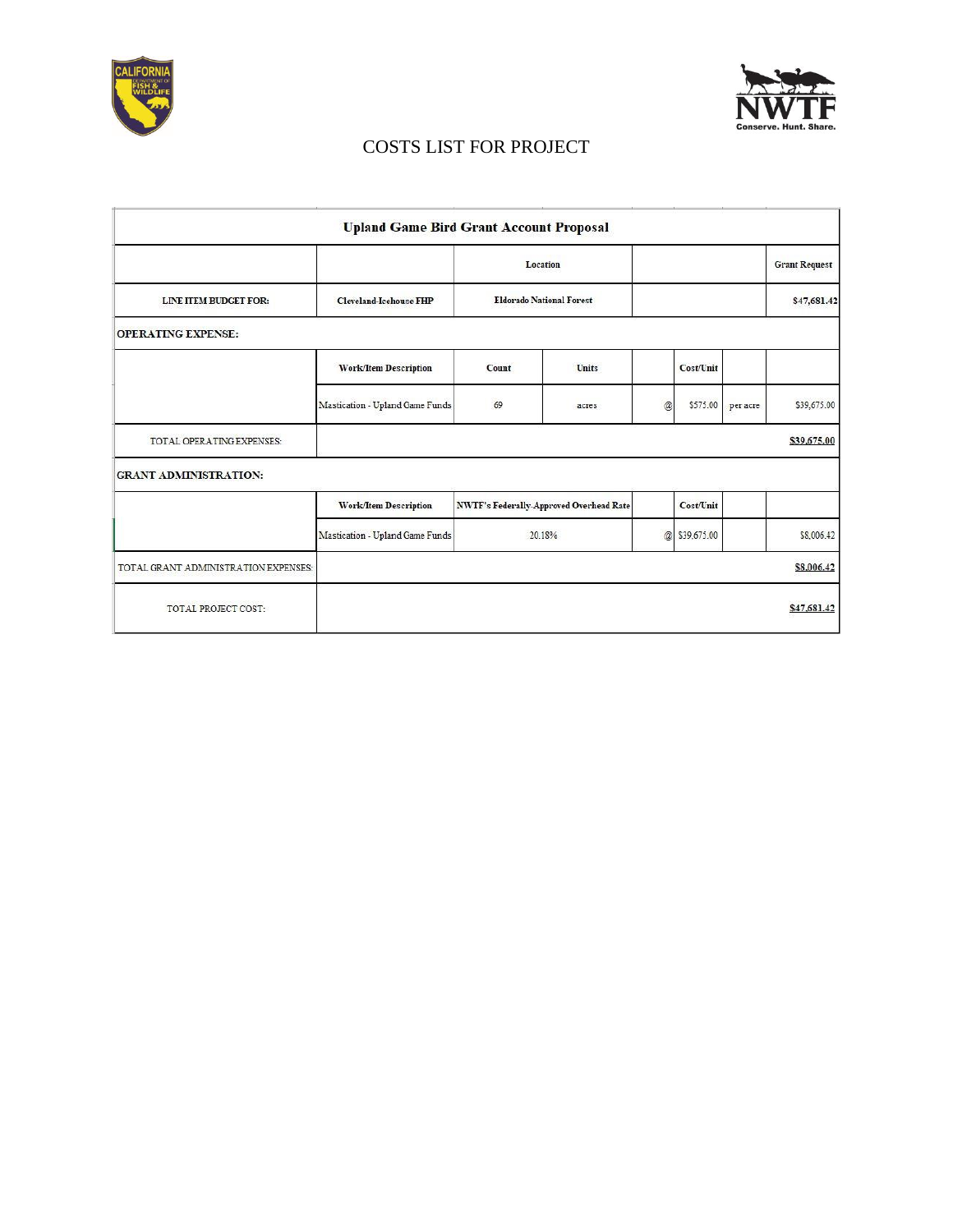





One of the masticators on the project site.



A close-up shot of the masticator head.